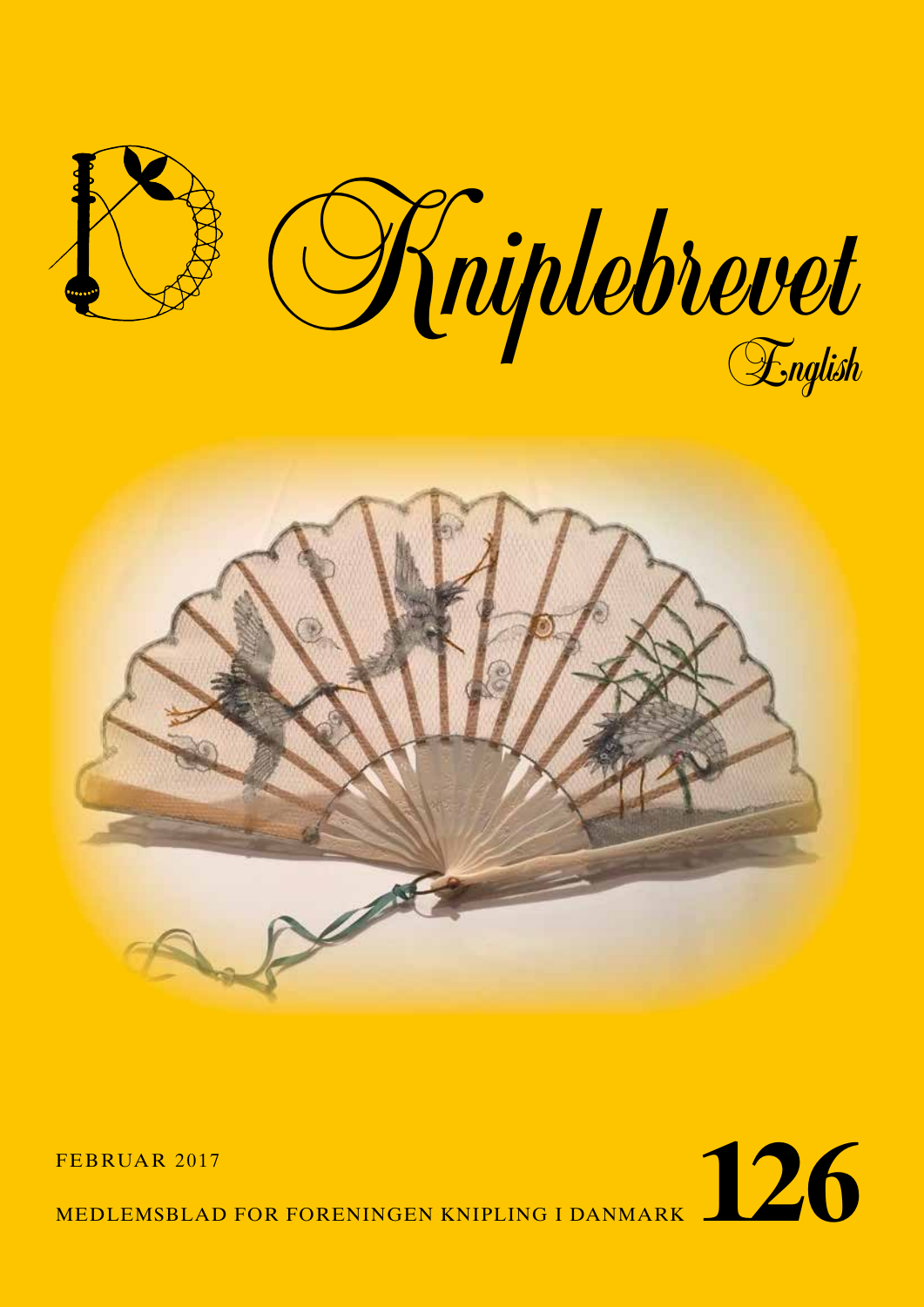# **Dear members**

Happy New Year to all of you. I hope that you had a good leap into 2017. A new year is opening up in front of us. There are many vacant days, and some of them can and shall be used on new lace projects and time together with lace friends. I would have loved to make some Christmas decorations which fell flat also this year, but perhaps there will be time during the summer.

Before long comes the time for our Annual- and General Meeting. The program with workshop, exhibitions, booths, lessons and evening arrangement can be read in the gray pages. Remember that the deadline for participation is February 20th. If any of you made the challenge for Årets Knipledag (triangle Tera), please send it to us or bring it to the Annual Meeting, so we can use it for an exhibition.

Last year we looked for somebody to be sparring partner for our editorial staff. We did succeed to get help. Jana Novak contacted us, and she is working with us on a freelance basis. The editorial staff and the members of the board look much forward to the cooperation.

The year 2017 is the year of the Royal Golden Anniversary. Right now we work hard on finishing our gift, so it can be on display on our Annual Meeting. It is being written, drawn and edited right now so everything can be collected in a pamphlet and given to Her Majesty and the Prince in the summer. All the texts, prickings and worksheets will currently be published in Kniplebrevet, so there is something to look forward to. Everybody will in due time have the possibility to make themselves a set of royal placemats.

As something new we will try to make a common project for members and non-members, which means, for all lace makers. We will try together to make a friendship blanket. You can read more about what this means in Kniplebrevet, but the idea will also be presented on the Annual Meeting.

Remember, if you recruit a new member, you get a specially made bobbin as a thank-you gift.

Again, Happy New Year to everybody. We look forward to see many of you on the Annual Meeting.

# **Festival of Bobbin Lace – Krakovany 2016**

Krakovany is known for its folklore. Its picturesque streets are constantly filled with the melodies of lovely tunes. Songs, which were sung by our mothers. On May 14-15, however, the village was filled with different tones. A concert of tapping sticks was performed by almost a hundred participants of the Festival of Bobbin Lace. They had come here to present the results of their webbed lace work from various corners of Slovakia as well as from other countries such as Moravia, the Czech Republic, Hungary, Austria, Croatia, and Great Britain.

 The festival was organized by the civic association BÁBENCE to mark the 20th anniversary of the founding of the Bobbin Lace Club. The organizers prepared a number of activities which attracted visitors by the busload. Who could resist the memory of the bobbin lacing legend from Piešany Víazoslav Mišík or the arranging work of the students from the secondary vocational school in Rakovice, the bobbin lace course, seminars, and the exhibition of Krakovany bobbin lace? Women admired the fine, web-like lace, which appeared on clothing presented at a fashion show. The men were especially interested in the vestibule of the culture house, where they could admire the skill and mastery of mister Vladimir Glasnák, who was exhibiting the largest collection of bobbins in Europe and, perhaps, even in the world.

Taste buds were treated to our grandmothers' specialities. The main goal was not only to delight all the senses, but mainly to present Krakovany bobbin lace. The wealth that has been left to us by these women is a wealth, which is unique in the world and which the girls from BÁBENCE have successfully protected, documented, taught, and preserved for future generations. And it was especially this unique lace that was given the greatest space and attention at the festival.

The entire festival was accompanied by a cultural program full of events and activities. The climax of the program was a traditional Krakovany wedding, in which all the participants of the festival took part, and even those who didn't want to, still had to dance.

Festival participants from all over Europe were fascinated by the beautiful Krakovany folk costumes, songs and dances. They went home full of wonderful impressions and already thinking about next year's event.

*Piscová Daniela.*

# **Slagelsemessen 2016**

#### *By Annette Nielsen*

The lace fair in Slagelse was as usual held in the week-end of October 29th and 30th. A week-end filled with lots of reunions, lots of inspiration and indeed some fantastic exhibitions.

I had the privilege to be in our booth on Saturday, and got the opportunity to meet many members. Many wonderful reunions, smiles and hugs filled me with lots of positive energy. It is always nice to attend the fairs.

The annual Christmas tree was unbelievable pretty. Bente Eskerod had decorated the tree with fantastic lace ornaments. The last Kniplebrevet (no.125) had an article about the Christmas tree, where you can read more about it and see beautiful pictures.

Slagelsemessen's annual challenge was a hot air balloon. Beautiful lace was presented. Two winners were, as usual, found by drawing out of a hat. When I talked with Kirsten who is one of the members of the board behind Slagelsemessen, she told me that they have the Annual Challenge because it makes ordinary lace makers take up the challenge, and make their own lace designs. It has to do with appealing to lace maker's creativity, so that new people wants to try the art of designing.

The challenge for next year is a flower. Let us see if we, through common force, might see an ocean of flowers next year in October. The pattern and the rules can be found on Slagelsemessen's home page.

There were not less than three exhibitions. Jana Novak had some very special clothing on display. They are special because they are all unique patterns, which mean that there is only one of each. Her models were going for sale on the Christmas marked in Lübeck, Germany after this exhibition.

Jana Novak says that she likes to make bigger, usable things. It is the fun of creating which drives her. She draws the designs of the models free hand and makes the lace directly on the drawing. The pattern develops as she works, both when it comes to colors and the amount of bobbin pairs to use. The process is fascinating.

Hanne Sonne gave an exhibition with the most beautiful tape lace. It was difficult to get away from the hearts and angels. Hanne Sonne told me that she, years ago, was one of the people who started Slangerupmessen, and that she at that time was in charge of the exhibitions. It was decided to make an exhibition with an angel-theme. Hanne Sonne stared to make lots of angels, as she did not think they had enough of them for the display. The same thing happened the next year, just that the theme this time was hearts. Hanne Sonne started to make the patterns, and this was the beginning of her beautiful designs. Many of you will also know her name from the two books she has published. The visitors of the fair were this year able to enjoy the pretty exhibition Hanne Sonne had put together. And enjoyed it was.

Kirsten Wohlert had also set up an unusual exhibition.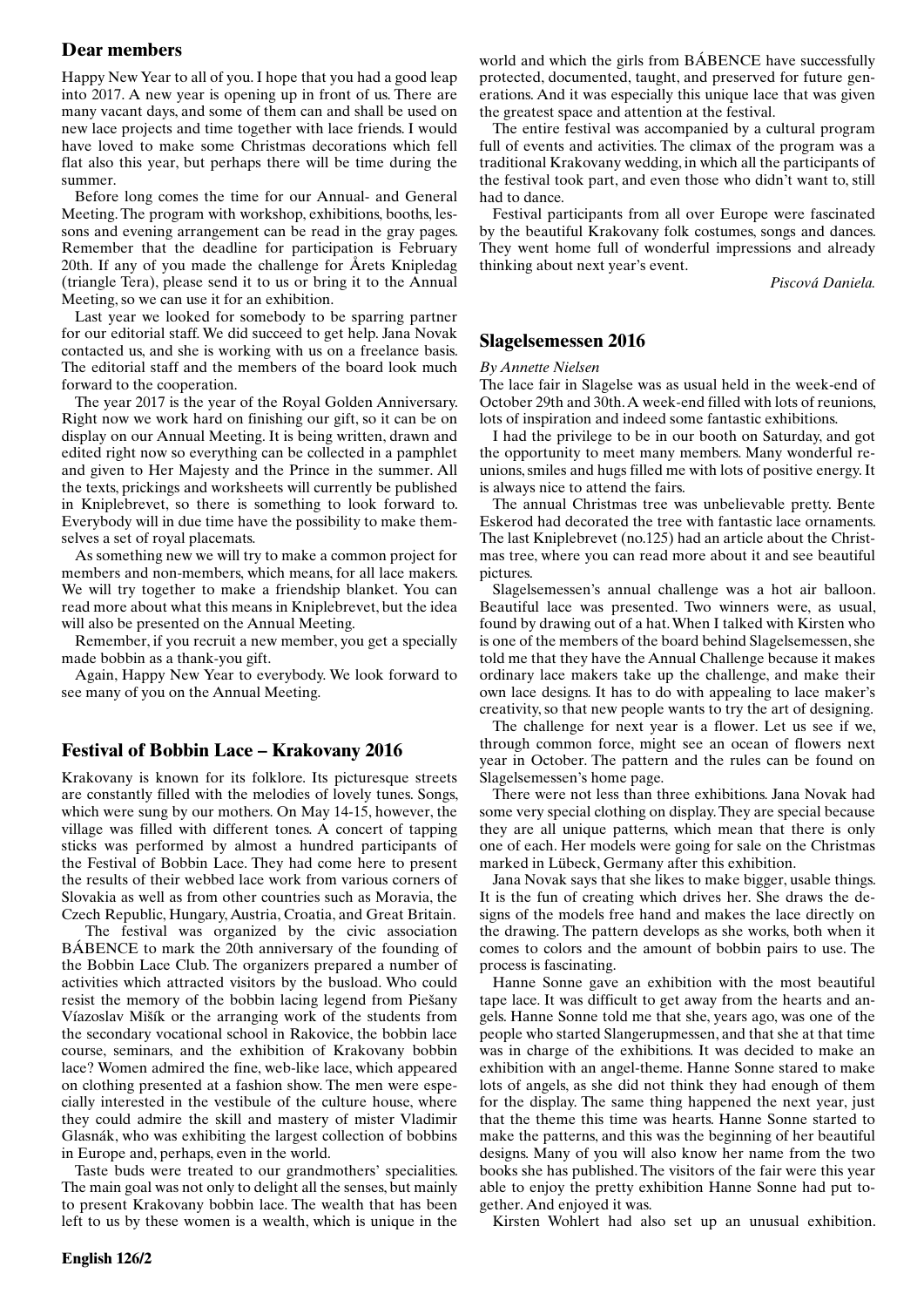Kirsten did not want to tell Kniplebrevet about her display, but the beautiful lace spoke for itself. What a richness of detail her beautiful lace shows. Incredibly many fine details, beautifully done, it was difficult for me to leave her exhibition. My eyes found something new to study again and again.

It was very enjoyable to visit Slagelsemessen. The board behind the fair encourage you to contact Erik if you would like to arrange bustrips to Slagelsemessen next year.

## **Vologda – lace from the Northern Russia**

#### *by Susanne Andersen*

The town Vologda is situated 500 km. north of Moscow, in the European part of Russia. It was established in the 12th century and increased fast in importance due to its placement.

It counted 301.642 inhabitants on the last census of 2011. The town has its name from the river, which runs through it. It is an important industrial centre and a railway junction. Railway equipment, agricultural machinery, textiles, glass, concrete, cheese and butter are produced here.

I will not burden you with too much history of the town, but it contains plundering of the Mongols, Ivan the Terrible, building of five-steeple cathedrals and many other things which have put the town on the list of places to see.

Vologda has a local lace industry, which consists of lace-outfits, tablecloths, hats, wall hangings aso. It had a large population of German and Dutch merchants in the 17th century. This was at a time when Europe worked and experimented with making lace out of precious metals.

Kulturhistorie Tønder hosted an exhibition of Danish lace in Vologda in 2015, and it was Russia's turn to host an exhibition on Kniplingsfestivalen I Tønder in 2016 and show us what they were capable of. And what we saw was quite another lace tradition than the one we were used to in Denmark and especially in the Tønder area.

Vologda's lace tradition is a beautiful history of hand craft in Russia. The lace from Vologda has its own expression. One talks about "the Vologda-technique", which evidently stems from a known lace maker, A.F.Bryantseva, who developed the lace's soft, undulating lines, the rhythm of the ornamental elements and the variations in the patterns. The patterns are mostly symmetrical, which gives the lace a calm expression.

The lace from Vologda is often called frost lace or rime frost, which does not melt. When one look carefully, it is easy to see elements looking like frost flowers.

### **My two Chinese-inspired pieces of lace**

### *By Veslemøy Bech-Nielsen*

I have made two pieces of lace with Chinese motives.

The first one is a copy of a medallion, embroidered on an old silk kimono. It pictures two Fenghuangs in a circle around a peony. It was from very old two birds, the male Feng, and the female Huang, which symbolized contrasts, like Yin and Yang. They were later unified to one bird, Fenghuang. The bird has existed in China for over 8000 years, ranks the highest of the birds and contains different bird species: the head from the pheasant, the body from the Mandarin-duck, the tail from the peacock, legs from the crane, the mouth of the parrot and wings from the swallow. It symbolizes many different, always good virtues.

The peony in full blossom symbolizes peace.

My other Chinese- inspired lace is a fan picturing three cranes, two in flight and one standing by a bamboo plant. The crane symbolizes long life and happiness and is the 'prince' among the earthly birds, in popularity only surpassed by the Fenghuang. Dreams of flying cranes predict a long life.

Bamboo symbolizes a bright future and the clouds, fortune, immortality and a high rank.

The technique in my two lace pieces are based upon the Duchesse - and Withof techniques, where every little field is worked separately and joined together when they meet. The thread I have used is Piper's twisted silk, 4/20 for the medallion and 2/20 for the fan. Necks, bodies and the peony's 'eye' in the medallion are worked in two layers and padded with silk threads in order to give an expression of fullness and threedimensionality, other places have two layers without padding. All fields are rolled with one bobbin pair only. This is the first time I have worked with different colors in my lace, which has given me lots of joy. It is very important for me that the colors do not dominate the lace techniques used, and that it does not look 'like a coloring book'. I have used Drochel-ground for the fan, which is worked and attached underneath the wings, tails and bamboo leaves, so that they are free, and adds to a three dimensional look.

Both lace pieces have last been exhibited in Ulrike Voelcker's lace exhibition in Bochum, Germany on November 12. 2016 together with my fan in Art Nouveau (Kniplebrevet no.123/28)

## **More than 150 years knowledge about lace under the same roof**

#### *by Susanne Andersen*

On a gray day of fall I found more lace knowledge than I ever have experienced in a somewhat different place than when I last visited Egebjergvej i Horsens.

Susanne Trend, Karen Trend and Gunvor Kold Jensen met with me in the now empty shop on Egebjergvej in Horsens. The reason was that I had invited myself in order to hear about the transfer of Karelly, now called "Tråden og Karelly knipleservice". The background is that Karen would like to have more time for other things and Susanne was not interested in taking over Karen's part of Karelly. Susanne Trend has for a long time known that she would not take over Karelly, as it would be difficult, if not impossible, to go in her mother's footsteps, and it would take more of her time than she would be willing to offer. Susanne has been a big part of Karelly in the last 14 years, and her part of the business was at the end ¾, the last ¼ belonging to Karen. They have both enjoyed their togetherness in the daily work and also in their big interest in lace.

They stood before some difficult choices, but Karen and Susanne were in no doubts when they contacted Gunvor in February 2016. Here is one, who can do the task, one who knows what it is all about, one who knows, what it means when somebody talks about holes and reconstruction. All the practical things had to be taken care of, and Karelly was changed into "Tråden og Karelly knipleservice" in Allingåbro on July 1st, 2016 – just in time for Gunvor to attend the lace festival in Tønder.

The fact that Karen and Susanne have given up Karelly, does not mean that they have left bobbinlace all together. There are many projects for them to dive into, like the reconstruction of the inheritance after Kathrine Thuesen, a task they were already working on. Susanne also mentioned time for knitting, time to enjoy her summer house and not at least, to be together with children and grandchildren. Karen continues with classes in her home, the reconstruction work, and she also looks forward to spend more time with her family.

Gunvor Kold Jensen's everyday life, on the other hand, has turned out somewhat differently. She took over Allingåbro Hotel together with her husband in 2010. The plan was to use the place as a B&B, be more active in local activities, and get more room for Gunvor's lace shop, Tråden.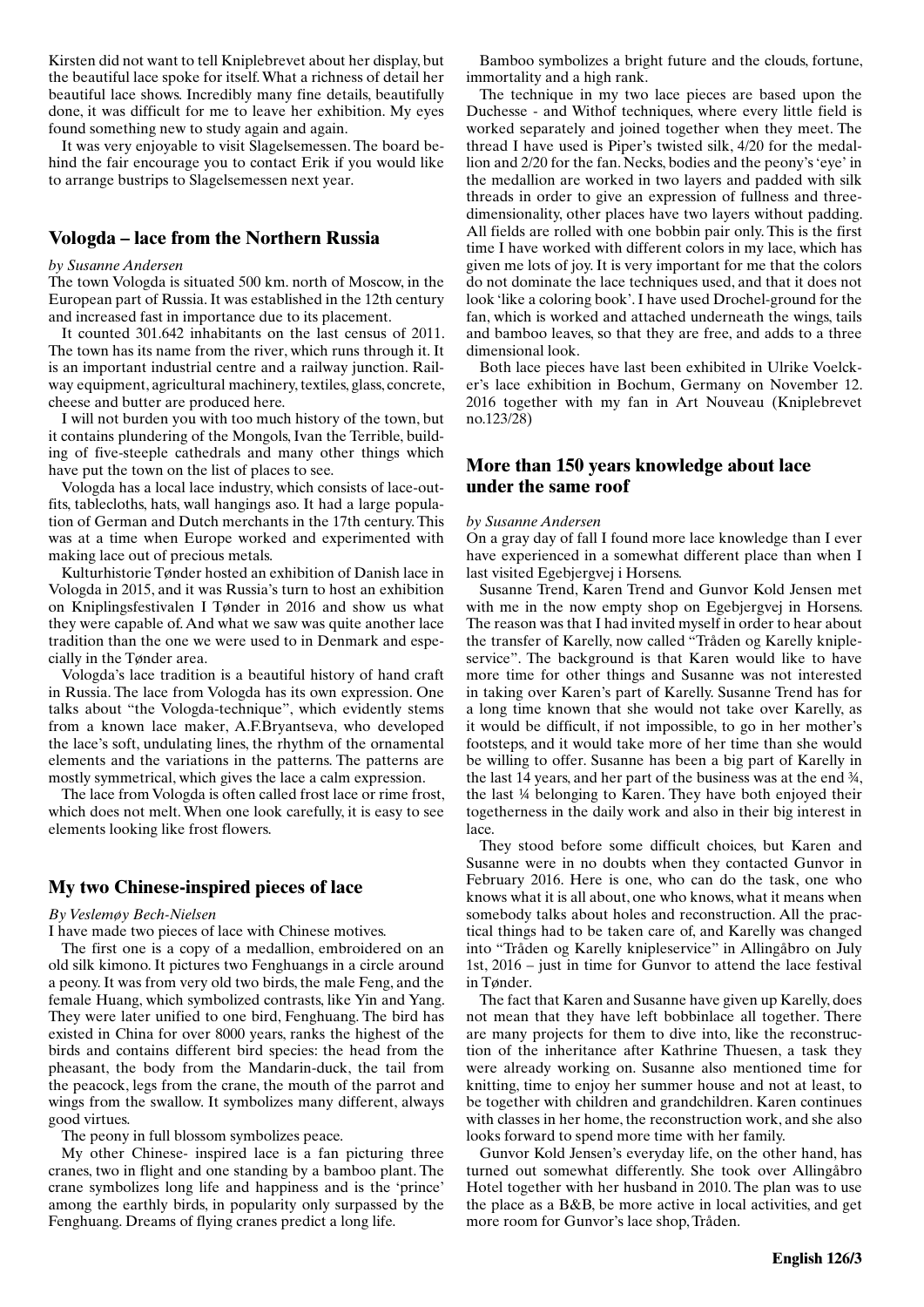Gunvor was not in any doubt about her answer when she, quite unexpectedly, was contacted by Karen and Susanne. Gunvor has, since she finished her education as lace teacher under Karen, had her as idol and has also had good use of Karen's work with reconstructions.

Gunvor looks very much forward to her task, and her way to look at it is, that she has to learn along the way. One could hear "I'll remember that", "Have I told you that...." again and again, and when the ladies started to talk about the thickness of thread used in Idria, merchants around the world, which thread equals which thread, how to prick a pricking, how many holes there are in an xxx-Tønderlace sequence – then I stopped making notes, sat back and just enjoyed the talking of the three ladies, who in each their way have let their own and other's love and joy of lace fill their lives.

## **Exhibition in schoolhouse 2, Emden,**

### *by Sonja Andersen*

The exhibition displays work from different classes hosted by the German Lace Association through the year. The lace spans over a wide range of shapes and colors. One can say that it shows a continuation from the theme of 2015, where structure, form and colors in half stitch were in focus (see the article in Kniplebrevet no. 122). This year they went on with other geometrical shapes, colors, structures and flowing organic patterns. They also worked with the 3-D look as an artform within the expression of lace. One of the classes told the participants to choose 3-4 different grounds from the books "Gründe mit System" by Uta Ulrich and "Bobbin lace stitches" by Bridget Cook. A technical drawing was made of these and several places with connected grounds should be seen. The grounds had to be fitted into geometrical forms, like a square or a triangle. One had to draw the start, the edges and a good finishing off. One found out how far apart to set the pins according to the thickness of the thread by making samples. The ground could not be too loose or too tight. The task was finished by putting several squares or triangles together, made in color contrasts.

They had hosted many different classes, and the results were all exhibited in the same high-roofed room. Some had transferred a picture of a flower or a landscape into lace, using exactly the same colors as in the original picture. It is unbelievable to think that this can be done, but it can. They had made prickings and worksheets in Torchon and then made samples in order to see if it was doable. Then they tried to draw the organic flowing form in the Torchon ground using other patterns. Worksheets were made in order to show how to bring the colored threads from one flower to the other. The finished piece shows how they had to challenge themselves with pattern-drawings from start to finish.

Another exhibition form a course shows how they tried to adjust grounds to different geometrical shapes. They found out that not all grounds are useable. A text by the different class projects tells about how one has worked with different contrasts of colors, the themes and the ideas behind each class. This gives a better understanding for the items expressions and the way they are worked.

They have also worked on using different other materials in the lace, like Q-tips, small rubber bands, pipe- cleaners aso. Here is the fantasy the form of expression. A variation of grounds was also used and different materials of thread on pairs or single bobbins in order to show variations of expression of the same project. It has also been experimented with the 3-D expression, both in the flat lace or by making it able to stand on a table. One has bent square shapes in order to get some odd angles, and again they worked with grounds from

the two books mentioned above. They have, by playing around and making samples, found out which grounds are suitable and well functioning. This can be seen in the exhibition. They have also worked with different colors. The same thing was done with the round forms exhibited. In these the centre was moved in order to archive an optic illusion, so the circles look conic. And again, the thought has been on the ground used, and the necessity to design the pattern differently, so that the same amount of bobbins can be used on the wide and the narrow place. They tried to have the flowing form in the Torchon pieces continue into a braid on the narrow place of the pattern, so that the shape creates a continuation and the same amount of bobbins from the widest place is used until the end.

Some of the best from this exhibition were the collages with flowing shapes from nature. Different amounts of bobbin pairs, gimps, different materials and lace techniques were used, and many different amazing results came out of it. It is almost impossible to describe what it looked like. It has to be seen. One has to admire every single piece of lace, one more amazing than the other, cobweb thin or more solid in their expression. It is, beyond doubt, art work in thread.

## **Curriculum vitae**

*Name: Aleida Maria Baumeister-Jonker (normally called Lia). Adress: Johan Greivestraat 22" 1061 AV Amsterdam The Netherlands.*

*Born: 5-2-1940*

*Married to: Guus Baumeister*

*Children: Marijke and Hetty, son in law: Peter, grandchildren: Isa, Kiki and Eline.*

*Retired, in the past I worked in a pharmacy and after I married I worked in my husbands business.* 

### *Lace related life:*

I started to make lace in Januari 1975.

I was taught by mrs. Van Olffen for a year. I also learnt a lot about old lace and how to identify old lace from mrs Mulder, who was the custodian of the Rijks museum in Amsterdam.

In 1977 I went to England for a week, to study Honiton lace with mrs. Elsie Luxton. She was an expert on that type of lace.

In 1977, I was present with the starting of the Dutch lace guild the LOKK. I have been in the board of the lace guild for 13 years and I have been the president for 8 years until 7-3-1991. After I had to step down, as my terms were over, the members made me the first honorary member.

When I left as president we had nearly 2600 members. At the moment we come close to 3000 members in our lace guild.

In 1978 I was present at the starting of the society Dutch Lace Education (Stichting NKO).

I am one of the founder members of the society. I have been in the board for 20 years and 16 years as the president. I stepped down in 1999 and when that happened I got a royal order from our queen Beatrix for all my efforts for Lace. Now I am "Knight in the order of Orange Nassau" ("Ridder in de orde van Oranje Nassau") for all my volunteer work for lace.

When I stepped down I had taught 150 peoples (Ladies and 1 gentleman) who got a diploma.

For the teachers course I have written lessons for Guipure, Russian tape lace, Schneeberger lace, Italian Idria lace and Honiton lace (I made thread drawings of all the different difficulties in the lace, as this was never done before). It took me nearly a year to write that part of the course), Milanese lace, Chantilly lace, Skane lace, Lace history and lace identification, I have written workshops for the society NKO on Blonde lace, Cantu, Fillings of old Brussels lace and Mechlin lace, Maltese lace, Ipswich lace, "Lassen", Multicoloured Blonde lace, Mul-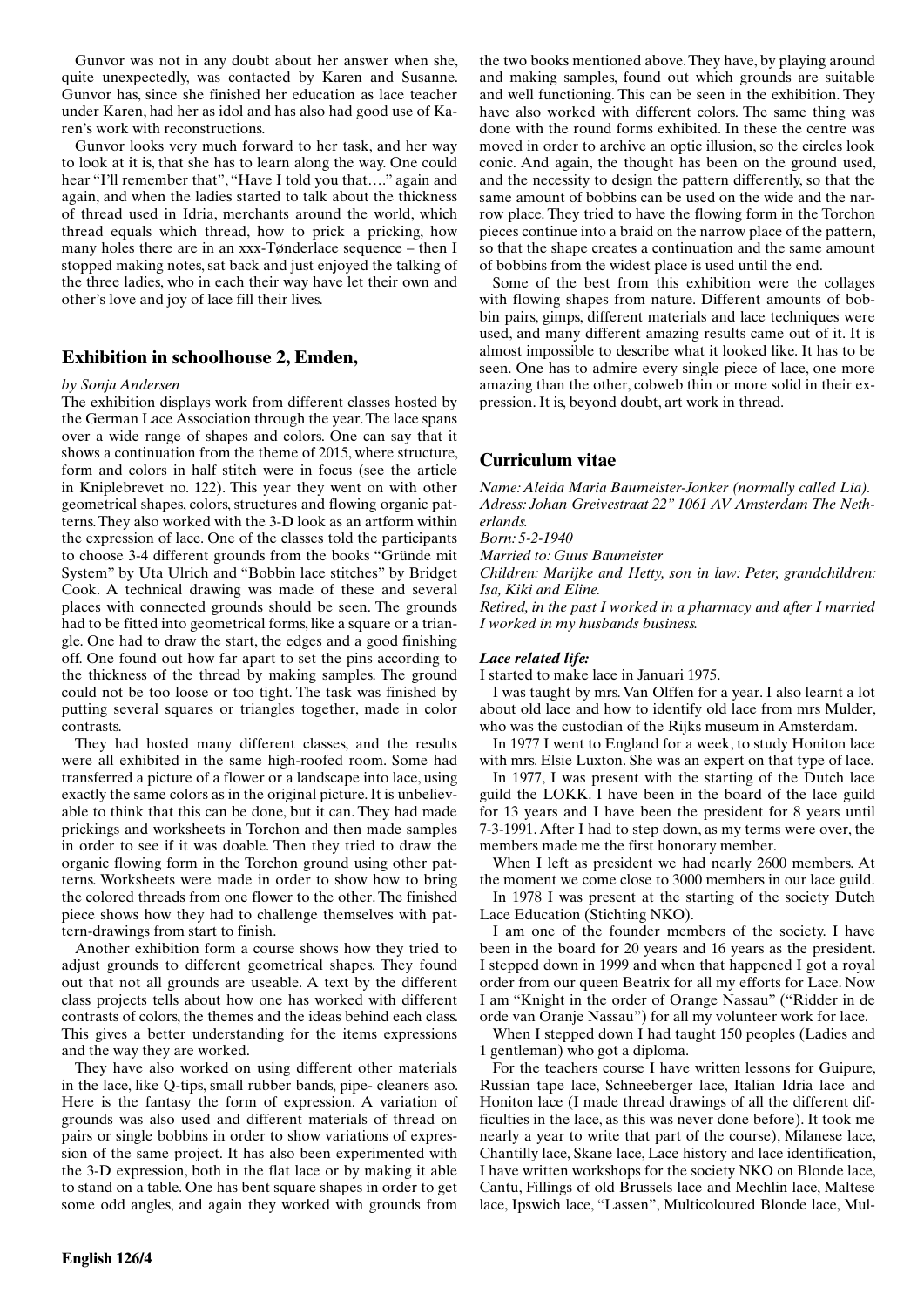ticoloured Chantilly lace, Dutch lace from the 17th century and 20th century Dutch lace. All this work was done without paying.

I also taught those lessons and workshops for the society NKO.

I have taught workshops for our lace guild on various types of lace.

I teach a lot in Holland in various types of lace.

I have taught workshops and classes for different types of lace, in England, Germany, Denmark, Belgium, Spain, Canada and the USA in different states ( also at 27 IOLI conventions).

I have exhibited my lace on several occasions, My work is printed in several magazines and I have written two small books on Schneeberger lace and recently I printed a big book on Schneeberger lace and its technique. In the book I have used 24 of my own designs in this technique. I also was the co-writer of the book on Chantilly lace that was printed when I still was the president of the society NKO. The book is now sold out, but it is possible to get a reprint from the soc. Dutch lace education it is than ring bound.

An other book I wrote together with Christa van Schagen-Zeulevoet is on the technique of Blonde lace. This book has 25 patterns. The designs are made by us and three are reconstructions of old laces. Two patterns are for fans.

I have written besides the courses for the society NKO, courses, that take a year to study, for Chantilly, Blonde. Schneeberger lace, Russian tape lace, Skåne lace, Milanese lace, Honiton lace, Guipure and Torchon.

I have also translated all my classes into English, so I could and still teach these different types of lace in the different countries that are mentioned before. I translated several courses into German and others have translated several of my courses into Danish and into Spanish.

In Paducah, they gave me the honour to become "Duchesse of Paducah" in 1999. In 2002 during the IOLI Convention in the USA, they made me honorary member of the IOLI lace organisation. This is the American lace guild. I write regular in their bulletin about technical problems in lace and how to solve them. I have been part of the IOLI education committee.

I have collected a large collection of old lace over the years. I use these laces for my classes on lace identification and lace history. I have also published a book on lace identification. It is available in Dutch, English, Spanish and German. I also have a big collection of books on lace techniques and other books about the history or identification. These books sometimes also help to show students laces that are very difficult to find, as they are very old and not much produced. For example Holly point or Point de Venise à reseau.

Over the years I have made many designs in different lace techniques. The first own design I made was a cross in Schneeberger lace. This type of lace is very nice and I like to design in this type of lace. Some other techniques I made designs for, are Torchon, Guipure, Russian tape lace, Honiton lace, Chantilly lace, Blonde, Skåne lace and 20th century Dutch lace.

When the Rembrandthuis museum was reopened I saw that the pillowcases in the box beds were not made as they were made in the 17th century. I volunteered to make pillowcases as they should be made in the 17th century. After some time and after checking if I knew what I was talking about, they excepted my offer. With the help of several lacemakers and later also a spinner and a weaver. Now we have made 8 pillow cases, 4 sheets all decorated with copies of 17th century Dutch lace. The patterns for these laces were redrawn by me after old 17th century laces that I owe, and collected over the years, myself. Also 3 blankets are ready and are put in Rembrandt´s box bed and the two other box beds in the museum. We also have made curtains for the boxbed of Rembrandt and for the windows in his livingroom. All this is done without any costs for the museum. At the moment a group of 5 lace makers and I have made 2 sheets and 4 pillowcases for the box beds in the museum Amstelkring also known as "Our Lord in the attic" in Amsterdam. One can see them now in the boxbeds in the museum.

I have given many lectures on different expects of lace and some years ago I just finished a big design for the room of the mayor of Annaberg-Buchholz in East Germany. The design is 160 by 140 c.m. The lace is made in the lace school of Annaberg-Buchholz. The lace was finished in a year time so it was presented at the Annaberger Lacedays in September 2005. The mayor and I unveiled the lace and everybody liked it very much. I was there the whole time when the lacedays are held.

In 2003 I have made a videotape. In this tape I explain how to start, work and to finish a pattern in Russian tape lace. This tape is made for students who have difficulties finding a teacher in their neighbourhood, and is well received. It is such a success that the producer has asked me to make a new tape on Chantilly lace. This took place in 2005.

The DVD is also available from John Hensel. In 2011 I have made another dvd with John Hensel on Schneeberger lace. This DVD is now also available.

I have done so many things for lace, that it is difficult to write down every thing precisely what I did in these 38 years that I am involved with lace. Each time when I am asked to help with something that has to do with lace, I will try to do so.

I have been judge for several lace competitions, and as I saw that teachers compete with their students in the John Bull competition, I offered to give a special prize for teachers in that competition, so they would be judged separately from their students. This is the Lia Baumeister award. I have presented that award now already 8 times. Last year I stopped with this prize as the laceguild did allow teachers still to compete with their students, so the idea of the prize is left. I think this is a wrong decision of the laceguild.

Lace making is my hobby and my passion.

 I hope this information is enough, otherwise you can ask me again for more information.

> *Lia Baumeister-Jonker Amsterdam, august. 2014.*

## **Russian tape lace Part 1:**

Materials: 7 pairs of 50/2 or 60/2 linen thread and 1 pair of gimp thread, for ex. DMC Perl Cotton no. 5 or 8 or gold metallic thread.

Technique: The techniques shown below are used for the subsequent patterns.

Set up of a Russian tape lace – the Vologda way.

The setting up is on a straight line. Each pair is set up on a separate pin. See dr. 1.

Gimp is used in Russian tape lace. The gimp can be used in different ways. The gimp may be used along the edge or in the middle of the linen stitch tape. You may also work with 2 or 3 gimps next to each other. 2-3 shades of colored thread are used when this occur. The colors normally vary from light to lighter.

If you shall not end the use of the gimp from the start of the lace, you may use the set up on dr. 2. The gimp is added in the middle of the tape.

The gimp is used by working the worker pair to the gimp pair\* twist the gimp pair once, lift the right gimp bobbin and put the worker pair between the two threads. Continue the tape to the edge, set the edge pin and work back to the gimp\*. Repeat from \* to \*. See dr. 3.

The inner curve of a tape

It is often no room for pins in the inner curve of a tape. This can be illustrated in different ways on the pattern. It may be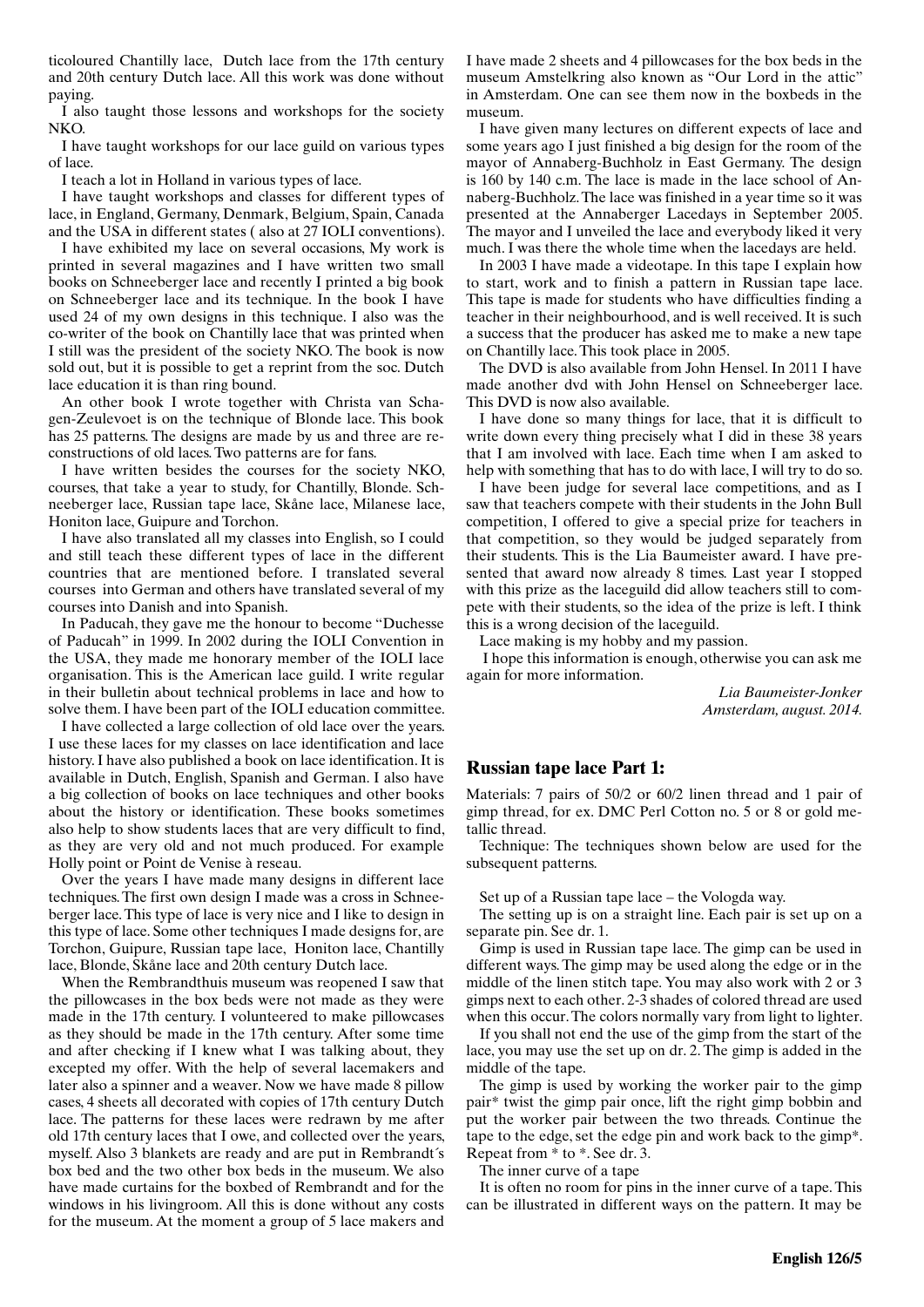drawn as a zigzag line not going all the way to the inner edge, like on dr. 4a. (This drawing has space between the tapes).

The tape may be worked in linen stitch or in linen stitch with whole stitch on the outer edge. I will explain the tape worked in linen stitch first.

Work the lace forth and back in linen stitch as far as possible. \*Work the lace back tothe middle and put the worker pair aside. The last passive pair (the innermost pair from the tape, nearest to the inner curve) becomes the new worker pair. Work this pair to the outer edge, and back to the middle, through all the pairs.\*Repeat from \* to \* as many times as possible, until the tape again can be worked normally. It is important to pull the second passive pair tight by the inner curve in order to avoid a big hole. See dr. 5.

If you use different colors in the linen stitch tape, the worker and the passives might have different colors. In order to keep the colored threads in its right place, you have to use back stitch (cross-twist-twist-cross) and a support pin in the linen stitch. When the curve is to the right, place the support pin to the right of the two pairs used for the back stitch. When the curve is to the left, place the support pin to the left of the two pairs used for the back stitch. See dr. 6. The worker pair is worked forth and back between the gimp pair in dr. 6.

Filling worked with the worker pair and the outer passive pair from the linen stitch tape.

Most of the fillings in Russian tape lace are made with plaits, using 2 pairs. The lace maker has to think beforehand about where the best place to start a filling with plaits is. The best place in smaller lace works is mostly on the last place where the linen stitch tape and the filling meets, so that the plait used for the filling, can end where it started. Besides plaits are picots, Russian spiders and tallies/leaves also being used. See dr. 7 and 8.

# **Doily**

Idea, design and execution: Bente Vivi Hansen, Horbelev

Materials: 60 pairs of linen thread 28/2 or Goldschild 50/3

Start. Wherever you find it best. Bente has, unlike the tradition, chosen to sew the lace together in the 4 corners towards the middle in order to try out the technique. See worksheet. The marked twists applies for the whole lace.

Finish: The way you like most.

# **Doily no. 5**

Idea, design: Britta V Jørgensen, Suldrup

Execution: Margit Nielsen, Skærbæk

Materials: 38 pairs of linen thread 28/2 or 35/2

Start: Along the black line on the worksheet.

The marked twists are applied through the whole lace, remember to twists the workerpair in linen stitch.

Finish: by use of magical threads or the way you find suitable.

# **Reconstruction/interpretation**

Reconstruction/interpretation of pricking no.27 from the estate of Lucie Krebs, given to Foreningen Knipling i Danmark. The lace has been interpreted by Anne Schelby-Pedersen,

Hemmet and reinterpreted by Gunnel Nielson, Sverige.

Materials: 52 pairs of linen thread 60/2

Start: it is best to start along the black line, but you can also start wherever you like. The finishing line will b the least obvious if you start along the black line and not at the cornerpoint.

Finish the way you like for this piece of lace.

# **The board's written report, 2016**

Another year has passed with many challenges, many exciting projects and many joyful moments. The Royal Golden Anniversary has stayed in focus this last year. You can read in Kniplebrevet how we started an international project a couple of years ago. The project, which is a gift to Her Majesty Queen Margrethe and Prince Henrik on their golden anniversary, will be on display on the Annual Meeting. It has been, and is still an enormous task to gather all loose ends and to get all details in place on time, so we are ready to deliver our gift when the day arrives. I will take this opportunity to thank everybody involved and a special thank you goes to Solveig Nielsen, who has done all the mounting for us.

Astrid Nielsen did not participate in the last General Meeting, due to illness. Astrid decided to pull out of the board during the summer of 2016, due to illness. Linda Olsen was therefore called as 1. substitute, but declined due to big personal commitments. Charlotte Zachrau, 2. substitute, was therefore called to participate on the board.

The annual topic in 2016 was Bedfordshire lace, and with this we were assisted by Louise West in England. We hope that many of you have taken up the challenge of the Bedfordshire technique. A big thank you goes to Louise West for her help. The theme in 2017 will be Russian Tape lace and Aleida Maria Baumeister-Jonker (for short Lia) from The Netherlands will be leading the way. We hope that many of you will also try out this technique.

Our reconstruction-group works quietly on reconstruction of the many prickings and pieces of lace, to which no worksheets or prickings exist. It has, unfortunately, not been many meetings of the group last year. Lace makers, connected to the reconstruction group, try out little samples of what they receive from the reconstruction group. The lace makers also try out many of the patterns sent to us. The reconstruction group and the lace makers connected with it, makes a great and important job, for which they deserve a big thank you.

We were looking for a person who can help us getting ideas for Kniplebrevet. Happily, one person contacted us. Jana Novak is connected to the editorial staff on a "freelance" basis. So, Jana will write articles for our magazine when time is there and something new shows up. We really look forward to this collaboration and look forward to read about Jana's experiences around the world and what she finds of news to tell about.

We tried to host several classes last year, but they have unfortunately had to be cancelled, due to lack of participants. This is very sad for us. We try to find topics, we think will be of interest to you, but we have apparently not been able to succeed. We therefore ask you to contact us at: design@kniplingi-danmark.dk or. projekt@knipling-i-danmark.dk if you have a wish of taking a specific class.

The royal project has taken up much of our time last year, and we have also had a board member less most of the year. We have for these reasons not been able to arrange a trip in 2016, where we could admire lace or explore something related to our interest.

Julemærkehjemmene has received kr. 8.800 from the sale of Julemærket, designed by Lone Nielsen. The pattern sold to profit Julemærkehjemmene in 2017 is designed by Annette Nielsen. The sale of this pattern starts as usual on the day of the Annual Meeting. Our association gives thanks to Lone Nielsen and Annette Nielsen for their effort, and thank you to all of you, who bought the pattern, and with this contributed to Julemærkehjemmene.

The members of the board appeal to all our members to design a pattern which can be sold to profit the children and youth staying in Julemærkehjemmene. Every contribution counts.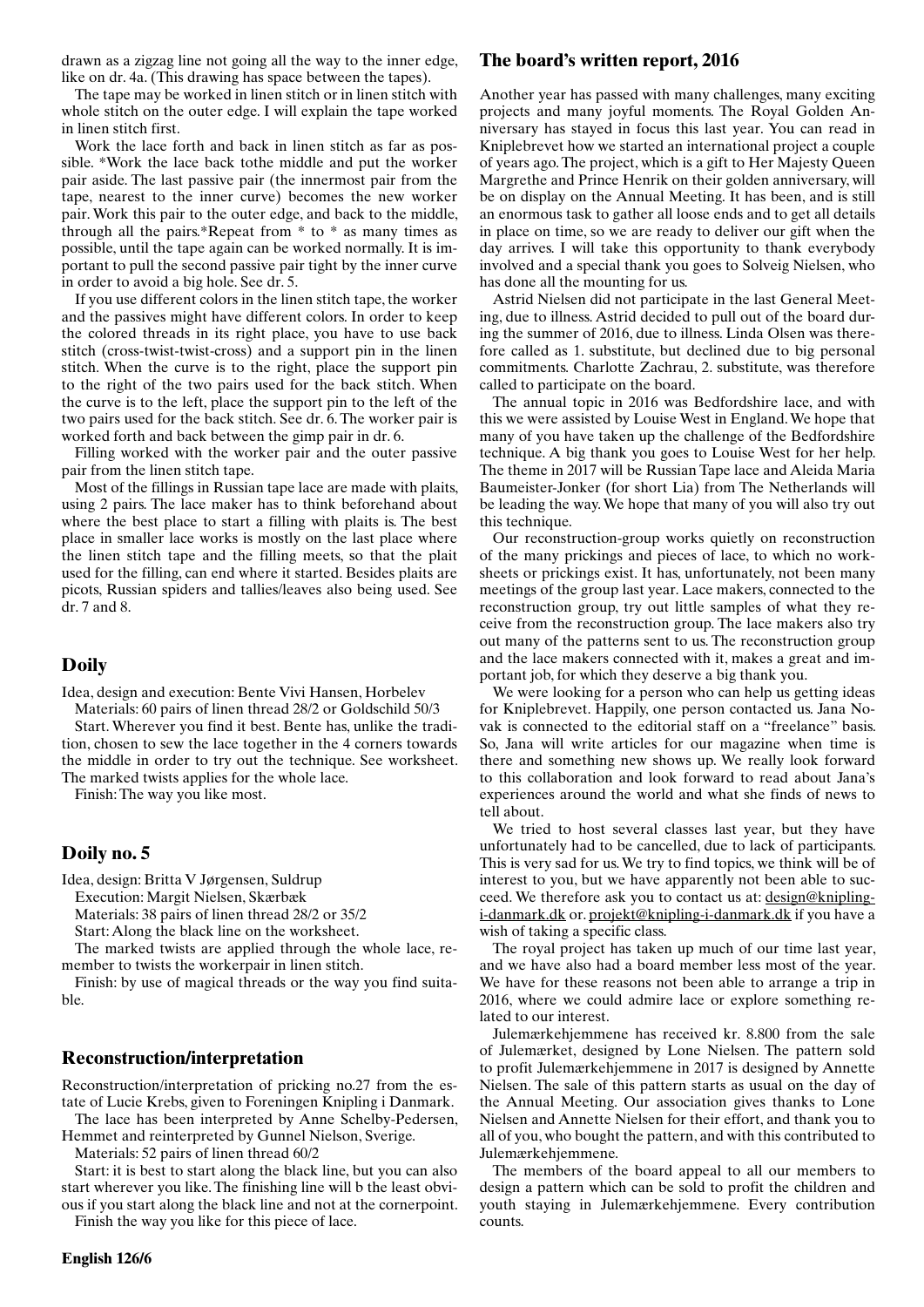We have already decided to participate in following fairs in 2017: The German Lace Congress, Viborg Husflidsmesse, Kniplefestivalen I Hjallerup, Slagelse Kniplemesse and Kreative Dage I Fredricia. We look forward to meeting you all around the country.

The board would like to thank everybody who has contributed with articles, good ideas, input and especially with patterns for Kniplebrevet. Thank you to all our translators to German and English, thank you to the reconstruction group and their lace makers, you all do a terrific job. The head of the board would like to thank the board members for a good year, for real good and constructive cooperation, where working together and getting ideas have gone hand in hand. Our meetings have always been positive and rich on ideas. Everybody works hard for our association.

The whole board would like to thank all our voluntaries, which helps us with all small and big tasks. We would never be able to do our work without you

The count of members by December31st, 2016was: 1503 Danish and 209 members from abroad, together 1802 members.

## **Profile**

### *Lone Nielsen, Stubbekøbing*

I am 57 years old and finished my education as lace teacher in 2009, which increased my interest for lace. Lace making is fantastic, a wonderful trade and a good hobby. It gives you peace and calms you down. I would like to stay on the board an additional couple of years, and I am therefore a candidate for election. The work on the board and for our association is very exciting, and the collaboration of the members of the board is very nice. We give each other energy, the synergy is good, which makes good ideas sprout. The work on the board is very giving and gives me many challenges, everything from contact with you as members, contact to lace makers abroad, the exploration of good courses and everything else the boardmembers do. I wish to be a candidate for election to the board, as I want to continue to increase the knowledge, to develop and most of all, to preserve this beautiful handcraft. I would also like to increase the knowledge to our association, both in Denmark, but also in other counties. It is for these reasons that I wish to be a candidate for election to the board for two more years.

### *Annette Nielsen*

I was elected into the board two years ago, and what a journey it has been.

The period has been full of many wonderful experiences, where I have met many like me. It is nice to see how many people there are, burning for our lovely craft. I have met many challenges, which I would not have approached, if I had not been a member of our board. And yes, it has at times been much work, but that is OK too.

I am in charge of Årets knipledag, which gives me lots of communication and experiences with our members, and I appreciate that a lot.

I am also the permanent deliverer of the children's patterns to Kniplebrevet, which gives me another kind of challenge.

I do also at times write articles to Kniplebrevet when our association participates in fairs, gets books for reviews or other things. These are also nice challenges.

I enjoy our cooperation on the board. It is both inspiring and challenging to develop our association, and most of all, to try to keep it attractive to be a member - both momentarily and in the long run.

For these reasons am I a candidate for reelection to the board.

#### *Sonja Andersen*

I am 53 years old and I work on a daily basis as a health- and welfare assistant. I like to run as candidate for election to the board of Knipling i Danmark for another 2 year period. I finished my degree as lace teacher in 2001. I have experienced many joyful and exciting challenges as a board member, which I would like to continue to follow. I am also design coordinator for Kniplebrevet, where I redraw patterns when needed.

### *Charlotte Zachrau*

I am 59 years old, and was voted in as 2. substitute last year. I was called to serve on the board in August last year due to the withdrawal of a boardmember and the 1. substitute.

If I get elected, I look forward to be part of the board and to help spread the knowledge of bobbin lace, take lots of pictures for Kniplebrevet and to meet lace makers all around the country.

I learned to make lace about 28 years ago, for many years in evening classes together with my mother. I have since a couple of years ago been part of several lace groups on Sjælland, as I like to widen my lace-horizon.

## **Play with modern grounds**

Idea, design and execution: Knipling i Danmark.

We will bring part 1 of 6 of the annual competition from 2014 in the next 6 publications of Kniplebrevet

The idea with Årskonkurrancen in 2014 was to explore what happens when the pricking changes. We also like to present for you some new grounds and give you the possibility to play around with different thicknesses of thread/materials and what this does to the lace.

Materials: All the 6 bands have prickings for thread no.60/2 and one HAS TO use 1-2 pairs or 2-4 bobbins in a thread/ material of your choice. It can be anything from metal-thread, fishing line, knitting yarn etc. The 6 bands may differ in the choice of threads. The 6 bands are mounted on a free frame, with composition of your own choice. The frame has no set measurements. Kniplebrevet also brings a pricking for setting up and finishing off, so that the bands can be used separately.

Challenge no. 1 uses 15 pairs (see worksheet). You may combine your bands as you please. The sequence changes from star to star on the worksheet. They may be moved around to your own liking. If you plan to have the lace in a free frame, the lace has to be set up in a straight line so that it has the right width from the beginning.

# **Doily 1**

Idea, design and execution: Mona Nøhr, Nordborg

Mona has gotten the idea to make 12 different doilies by reusing the frame of one piece of lace. Mona has played around with the pattern and made as many different fillings as she was able to do. We will continually bring all of them in Kniplebrevet. It would be a challenge to play around with lace patterns.

Materials: 25 pairs of 35/2 linen thread.

Start: best along the black line on the worksheet. Or start the way you like. The marked twists apply for the whole lace.

Finish: The best way is with help of magic threads, which can be done if you set up along the black line. Or finish off the way you like.

### **Jane**

Idea, design and execution: Sonja Andersen, Ikast Materials: 19 pairs of 40/2 linen thread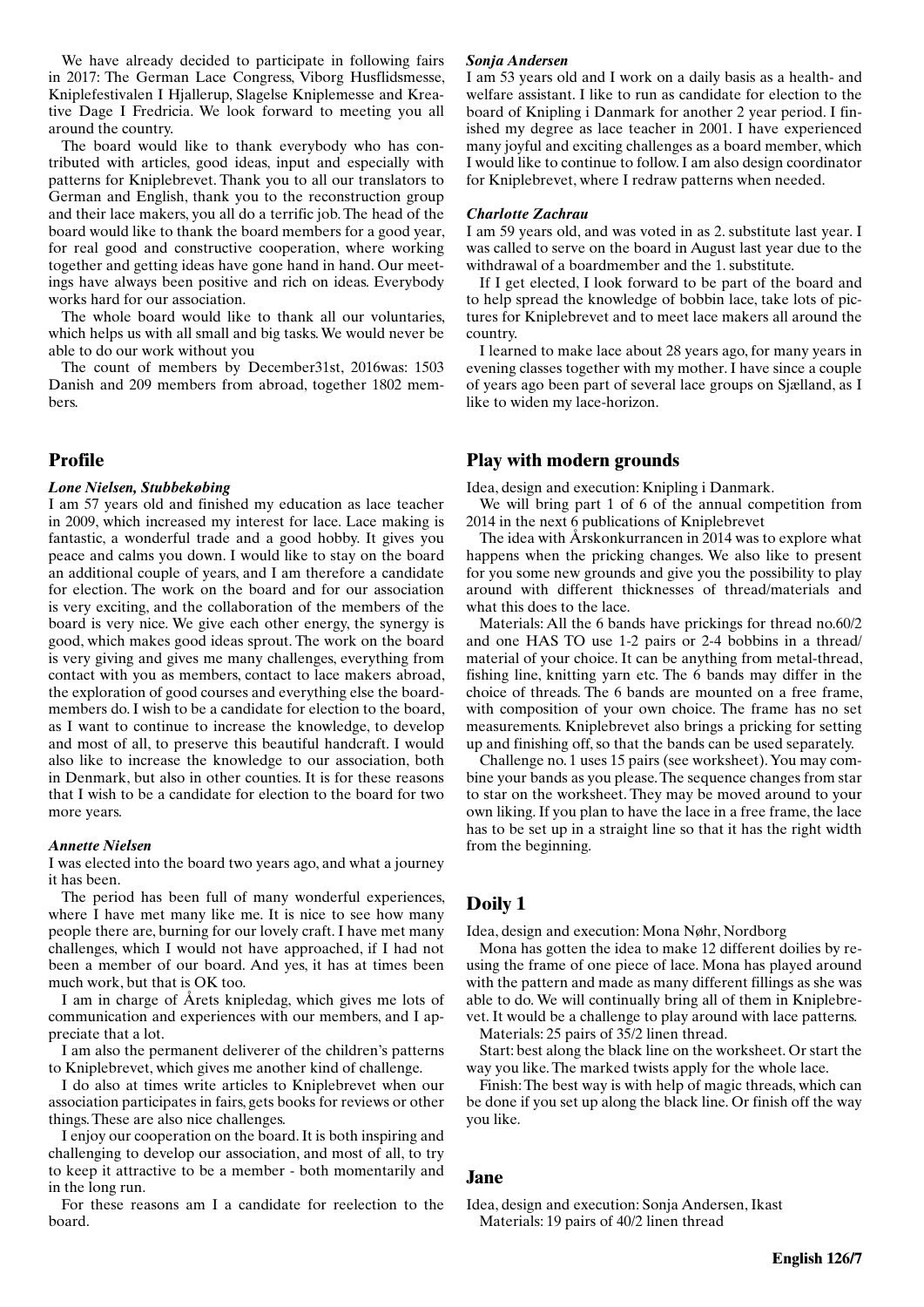Start: Set up on the narrowest place on the outer edge and go on with the rest of the pairs in a diagonal line towards the middle or start from the middle and outwards. Make a sewing edge on the inside edg . The hearts and the spiders are worked in linen stitch. The scallops are worked in linen stitch with a whole stitch edge. The marked twists are worked through the whole lace.

Finishing off: by use of magical threads or a way you find suitable. The lace is mounted on a piece of cloth.

## **Easter egg**

Idea, design and execution: Annette Nielsen, Jernved

Materials: 17 pairs all in all, Goldschild Nm 40/3 and 2 pairs of Razzle perl yarn no. 8 (for chain stitches)

Start: make the egg first, using 9 pairs of Goldschild (3 pairs of orange and 6 pairs of yellow) and 2 pairs of Razzle for chain stitches, together 11 pairs.

The chainstitches may be replaced by linen stitches.

Set up according to worksheet.

Finish with the Belgian knot row.

ENJOY AND HAPPY EASTER

### *How to make chain stitches:*

The two bobbins in the middle (bobbin 2 and 3) are lifted up, the worker pair goes through to the other side and the lifted bobbins are put down on each side of the two remaining bobbins as bobbin 1 and 4.

See fig. 1

## **Friendshipsblanket**

Be a part of an exciting project.

All lacemakers, both members and non-members, of Knipling i Danmark are invited to participate in making a friendship blanket or perhaps more of them.

We will, besides publishing this invitation in Kniplebrevet, also post in on Facebook, put it on our homepage, send it to local groups and to all the teachers we have contact with.

The rules are quite simple: make a piece of lace, either one you are very fond of, which would be an already existing pattern, or a lace, designed by you. Material and colors are for you to choose. The piece of lace has to measure at the most 8x8 cm.

The lace should be given to us at The Annual Meeting 2018 or be sent to Annette Nielsen, Præstegårdsvej 12, Jernved, 6771 Gedstedbro at the latest on Febr.1st, 2018 together with name and address, name of the designer and materials used. If there is a history to be told about your lace, we would love to hear about that also. We would like to bring designs of your own in Kniplebrevet. For this, please, send pricking and worksheet along with the lace.

We will mount the lace on individual uncolored linen cloths. Every square with lace will then form a friendship blanket or more of them, depending on how many pieces of lace we receive.

There will be a plan following every blanket posting the name of the maker of each piece of lace, and also designer and materials used.

The lace will not be returned to you, as it will be part of the friendship blanket, and no compensation will be given for the cost of making the lace.

We will publish selected pieces of lace, designs and history in Kniplebrevet. Our homepage will have all the lace pieces on display.

The blankets will be on display on The Annual Meeting 2019 and also exhibited in connection with Kniplefestivalen i Tønder in June 2019. We will after this bring it to different

the fairs we participate in through 2019, and where a display of the blankets is possible. We will figure out who would be interested in keeping it in the future after The Annual Meeting 2020.

The members of the board hope that you think this is a fun project to be a part of. Norway and Sweden will also set up the same project. The idea is that our three countries will have a common display of the blankets on Kniplefestivalen i Tønder 2019.

Have great fun!

*Chair of the board, Lone Nielsen*

## **Neue Entwürfe in Chrysanthe-Technik**

By Hildegard Glös and Martina Wolter-Kampmann

Publishing company: Barbara Fay Verlag

Price: 187 kr.

ISBN: 978-3-925184-15-4

Language: German

This book was started by Hildegard Glös. The manuscript was almost ready in the spring of 2015, just a few alterations were lacking. But her health had declined considerably, and she asked Martina Wolter-Kampmann for help to finish the book.

The result was that Martina Wolter-Kampmann finished the book herself after Hildegard Glös' death. It is a book full off beautiful samples.

The book starts with a lecture of the Chrysanthemum-technique. In short, the technique shows that leaves are done with a nerve, divided into three areas. The first part is a tape in linen stitch, followed by a scroll in order to make the curve, and ends with a tape in half stitch or half spiders.

These three parts are described thoroughly in the book, as it is also told how to make closed leaves (which means a scroll in each end), how much thread to use, and how to go from the linen stitch tape on to the half spiders where the leaves turn. The technique part of the book is very detailed, but in order to get the whole use of it, one have to know German.

The book does not contain colored worksheets, only a description on how the lace is made. It is therefore a good idea to have, or gain knowledge about the technique before starting.

## **About the OIDFA courses.**

In the years leading up to the OIDFA congress in Slovenia, the Slovenian hosts had done an enormous effort by studying the old traditional, local lace, lace patterns and lace techniques. They have reconstructed many patterns and copied them in lace, and many of the patterns have been modernized. This lace was on exhibition both on the congress in Ljubljana and around in the small, local museums in Slovenia. It has been a big effort, and deserves lots of praise.

Courses for learning these different Slovenian lace patterns and lace techniques were offered during the congress.

I chose "Strawberry Leaves", which was made and still is made in Zelezniki. Zelesniki was in over 600 years a mining town. The men worked in the mines or in the iron industry and the women supplied the income by selling lace. Lace making came to Zelezniki in 1881, and became, after the closing of the mines in 1902, an important source of income. A lace school was opened in 1907, which functioned into the 1960's. The lace school was reestablished in 1994/95 and is still in function. Irena Benedicic, who teaches at the lace school in Zelezniki, and Jana Rihtarsic had made lace patterns, put the teaching materials together and also taught the Monday through Friday class. We were about 14 participants from Japan, South Africa, USA, Canada, England and Australia.